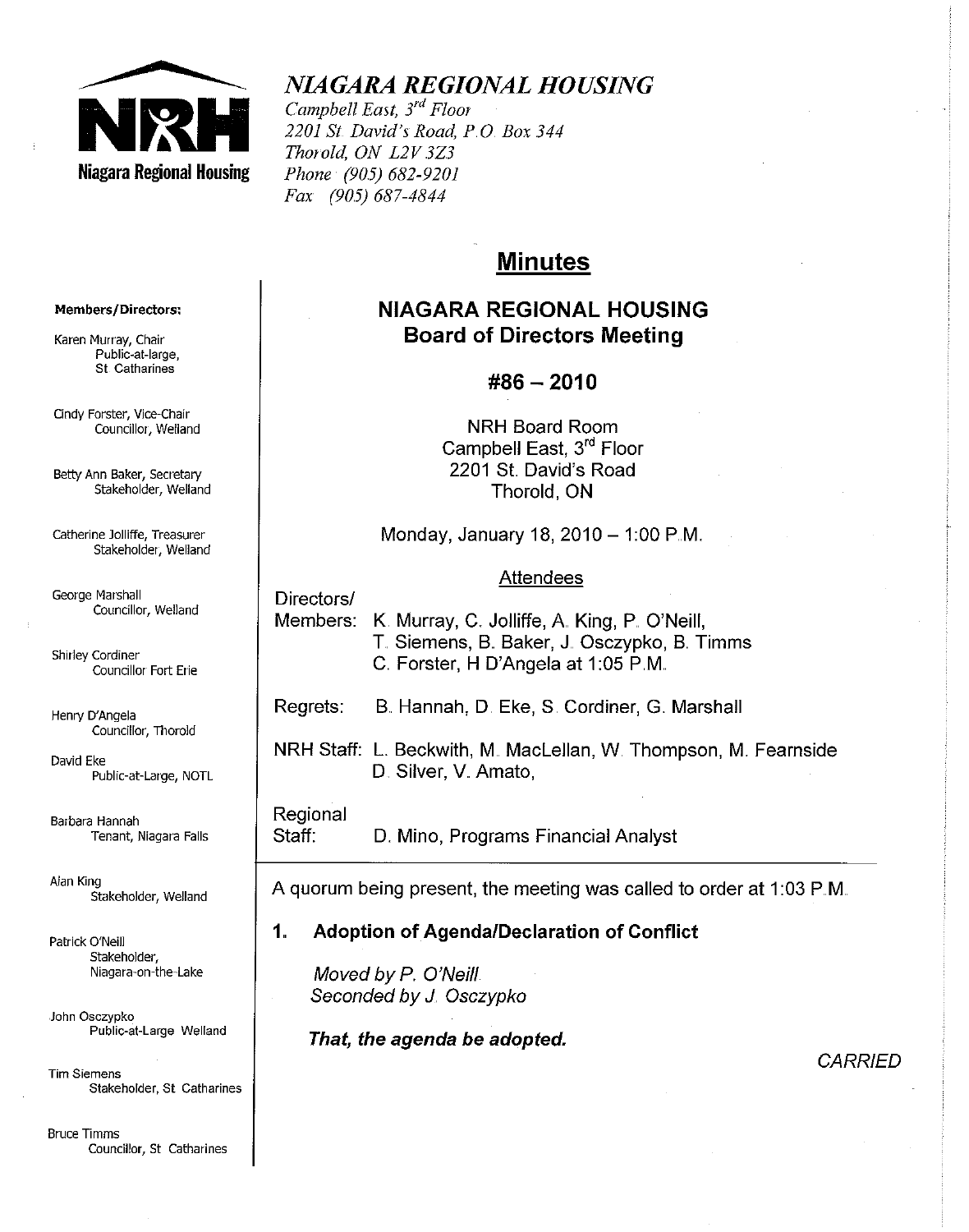#### **Conflicts**

P. O'Neill and J. Osczypko both declared a conflict with item 4.8 - Canada-Ontario Affordable Housing Program, 2009 Extension Recommended Projects - February 2010 Submission.

#### 2. Approval of November 27, 2009 Minutes

Item 42, line 4 of motion - add "approved" before minutes

Moved by A King Seconded by C. Jolliffe

That, the amended minutes of the November 27, 2009 meeting be adopted.

**CARRIED** 

#### 2.1 Business Arising

H. D'Angela joined the meeting at 1:05 P.M.

Updates from the General Manager:

- 4.1. Bellevue St., Niagara Falls Letter was sent to City of Niagara Falls
- 4.3. Ontario Long Term Affordable Housing Strategy Draft Response to the Ministry of Municipal Affairs and Housing (MMAH) - Revised response was forwarded to the MMAH.
- 3. Closed Session  $-1:06$  P.M.

Moved by C. Forster Seconded by T. Siemens

That the meeting move into closed session to consider information of a confidential nature relating to:

- *1.* Proposed or pending acquisition of land by the municipality or local board regarding a Housing Provider; and,
- 2.. To consider advice that is subject to solicitor-client privilege, including communications necessary for that purpose - Approval for Housing Provider Sale of Units

**CARRIED**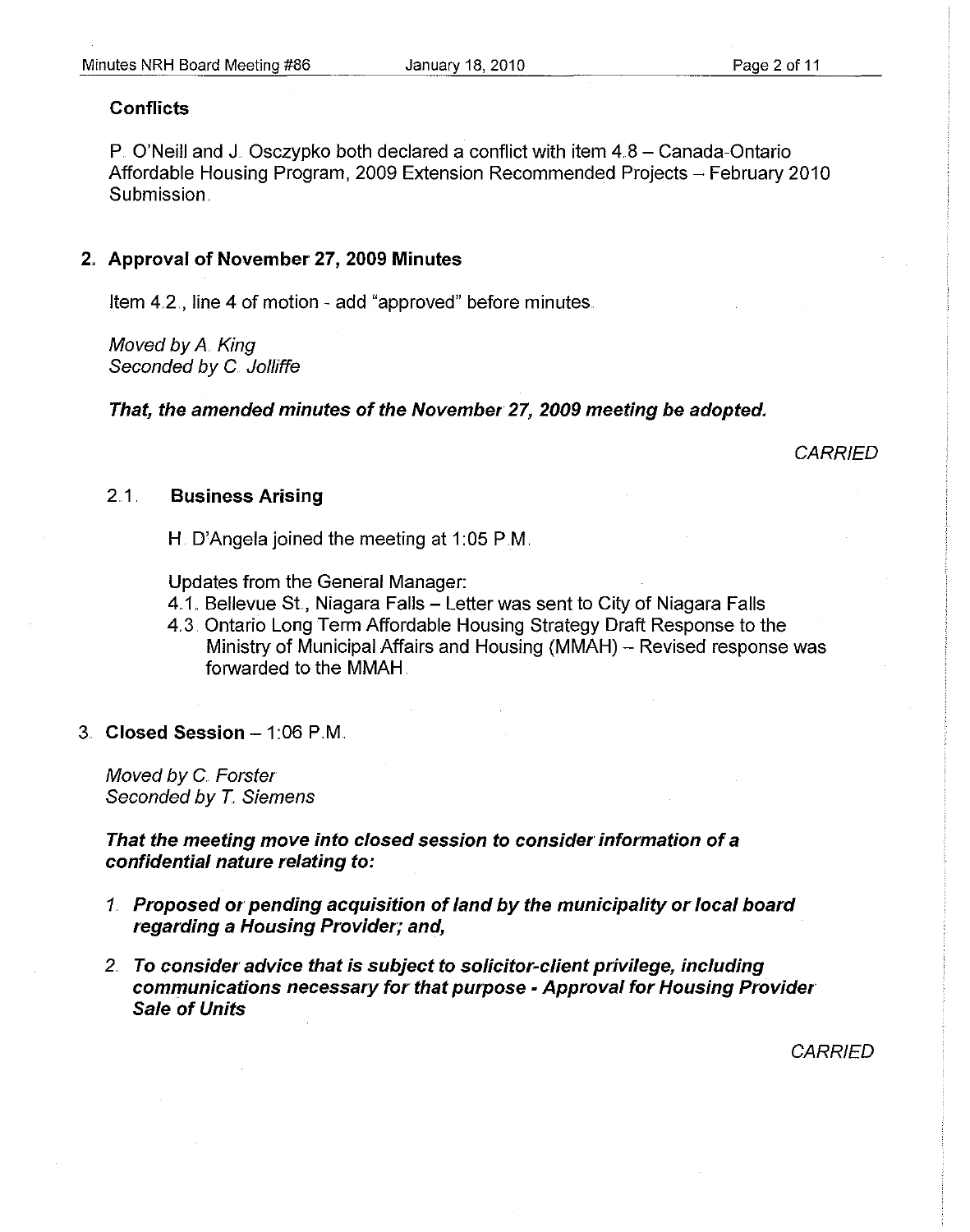#### 3.1. Project in Difficulty - Report IC 10-86-3.1.

Moved by B. Baker Seconded by A. King

That Niagara Regional Housing Board of Directors receives confidential report IC 10-86-3.1, dated January 18, 2010 respecting a Housing Provider and the recommendations contained therein be approved,

**CARRIED** 

#### 3.2. Approval in Principle for Housing Provider Sale of Units - IC 10-86-3.2.

Following staff presentation of report and ensuing discussion it was

Moved by C. Forster Seconded by T. Siemens

That decision be deferred, until additional information is obtained.

**CARRIED** 

1:50 PM Moved by T Siemens Seconded by C. Forster

That the Board with rise report.

**CARRIED** 

With the exception of L. Beckwith and V. Amato, staff left the meeting.

Moved by T. Siemens Seconded by P. O'Neill

That the meeting move into closed session to consider information of a confidential nature relating to:

Personal matters about an identifiable individual including municipal or local board employee

**CARRIED** 

#### 3.3. Staffing Issues (verbal)

The General Manager advised Board of current action.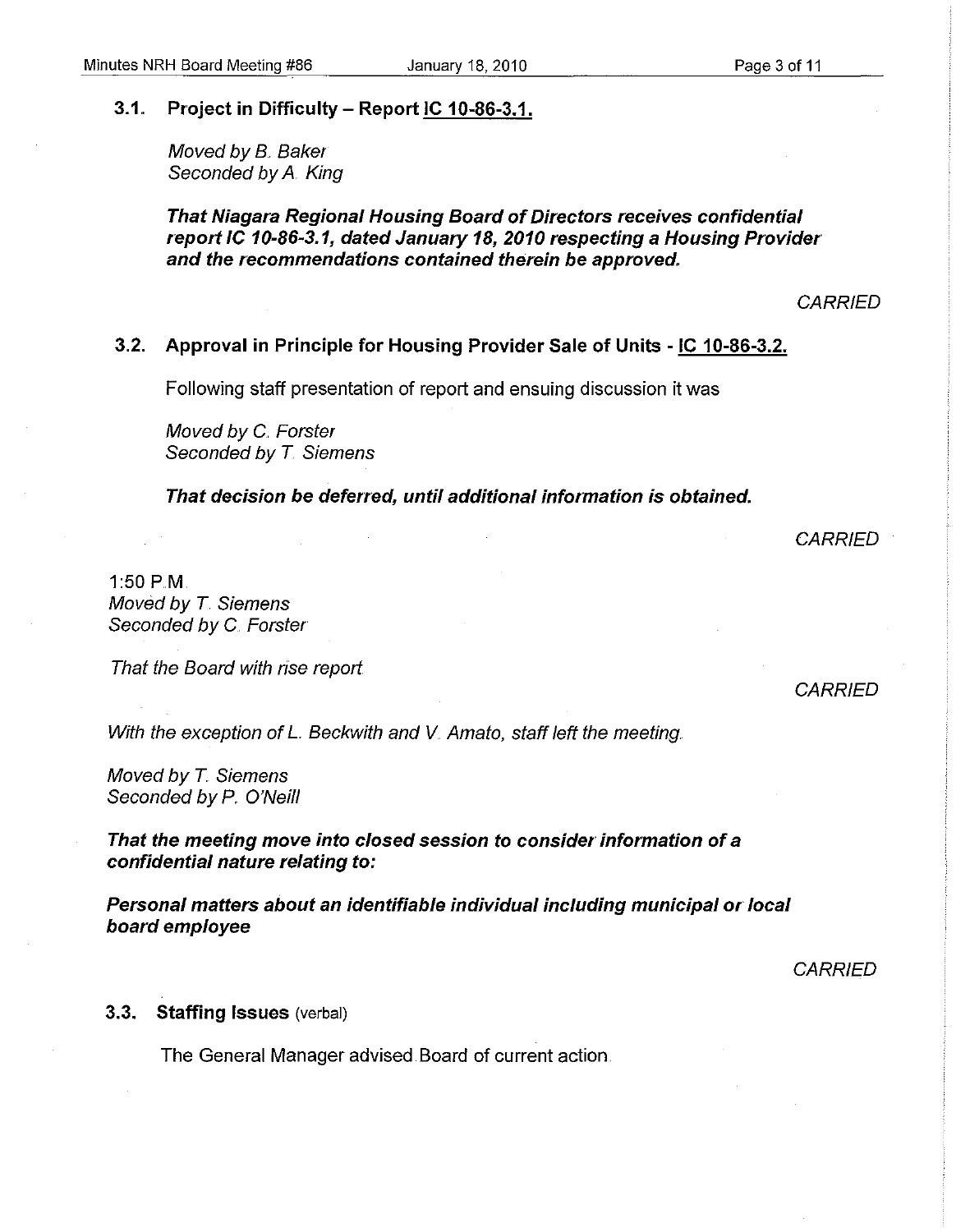2:00 PM Moved by C. Forster Seconded by T. Siemens

That the Board without rise report.

**CARRIED** 

Staff returned to the meeting.

#### 4. New Business

4.1. Update and Extension on "Reason to Refuse Former Tenant Household Evicted for Cause" - Report 10-86-4.1.

Moved by T. Siemens Seconded by H. D'Angela

- 1" That Niagara Regional Housing Board of Directors receives report 10-86- 4.1", dated January 18, 2010 an Update on Reason to Refuse Former Tenant Households Evicted for Cause; and,
- 2. That the Niagara Regional Housing Board of Directors extend the "Reason to Refuse Former Tenant Households Evicted for Cause" pilot policy for an additional year.

**CARRIED** 

#### 4.2. Guideline – G4 Death of a Tenant – Report 10-86-4.2.

4.3. Guideline – G15 Emergency Entrance to Unit Due to Suspicion of Medical Emergency - Report 10-86-4.3.

Moved by C. Forster Seconded by T. Siemens

That Niagara Regional Housing Board of Directors receive reports, dated January 18, 2010, 10-86-4.2" and 10-86-4.3. G4 Death of a Tenant and G15 Emergency Entrance to Unit Due to Suspicion of Medical Emergency respectively, for information.

**CARRIED** 

Staff was requested to forward quidelines to housing providers.

Action by,: W. Thompson & M. Fearnside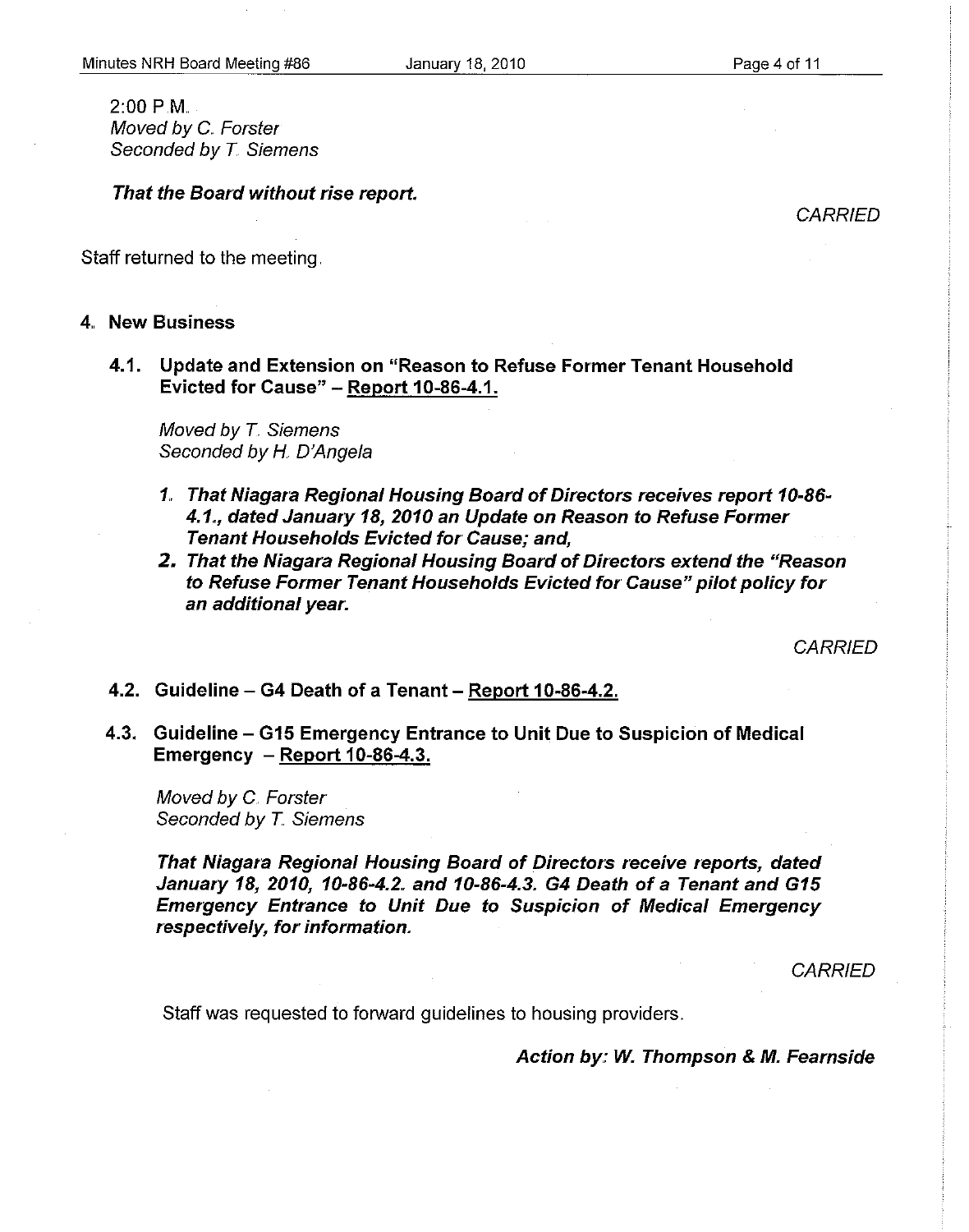## 4.4. Establishment of a Two-Year Eviction Prevention Program (EEP) for Market Households - Report 10-86-4.4.

Staff advised that housing provider communities are experiencing an increase in the number of market households at risk of eviction due to the economic downturn (i.e., arrears resulting from loss of employment). This program will promote stability to market households by providing a temporary rental subsidy for those experiencing a significant reduction in employment income.. It will also reduce housing provider costs associated with evictions, arrears, vacancy loss and unit maintenance due to turnover.

Moved by B. Baker Seconded by B. Timms

That Niagara Regional Housing Board of Directors approves the establishment of an Eviction Prevention Program (EPP) for housing provider market households for a two-year period.

**CARRIED** 

## 4.5. Affordable Housing Applicant - Municipal Selections - Report 10-86-4.5.

Moved by P. O'Neill Seconded by T. Siemens

That Niagara Regional Housing Board of Directors receives report 10-86-4.5., dated January 18, 2010, regarding Affordable Housing Applicant-Municipal Selections, for information.

**CARRIED** 

#### 4.6. Ontario Municipal Benchmarking Initiative (OMBI) Results for 2008 Report 10-86-4.6.

Attention was drawn to the third social housing comparator, *Efficiency Measure –* How much does it cost to provide a social housing unit. The published results in the in the 2008 OMSI report were based on incorrect data. Inserting the correct data would place Niagara as the 5<sup>th</sup> lowest cost provider of social housing compared to the other participants in OMSI.

The following charts were distributed to the Directors to provide additional clarity on income levels in Niagara and the effect on OMSI Measures:

- Excerpt from 2008 OMSI Data Affordable Housing Wait List Numbers
- 2005 Median Income After Tax-Persons 15 Years and Over
- Median Earnings Persons 15 Years and Over Who Worked Full Year Full Time 2006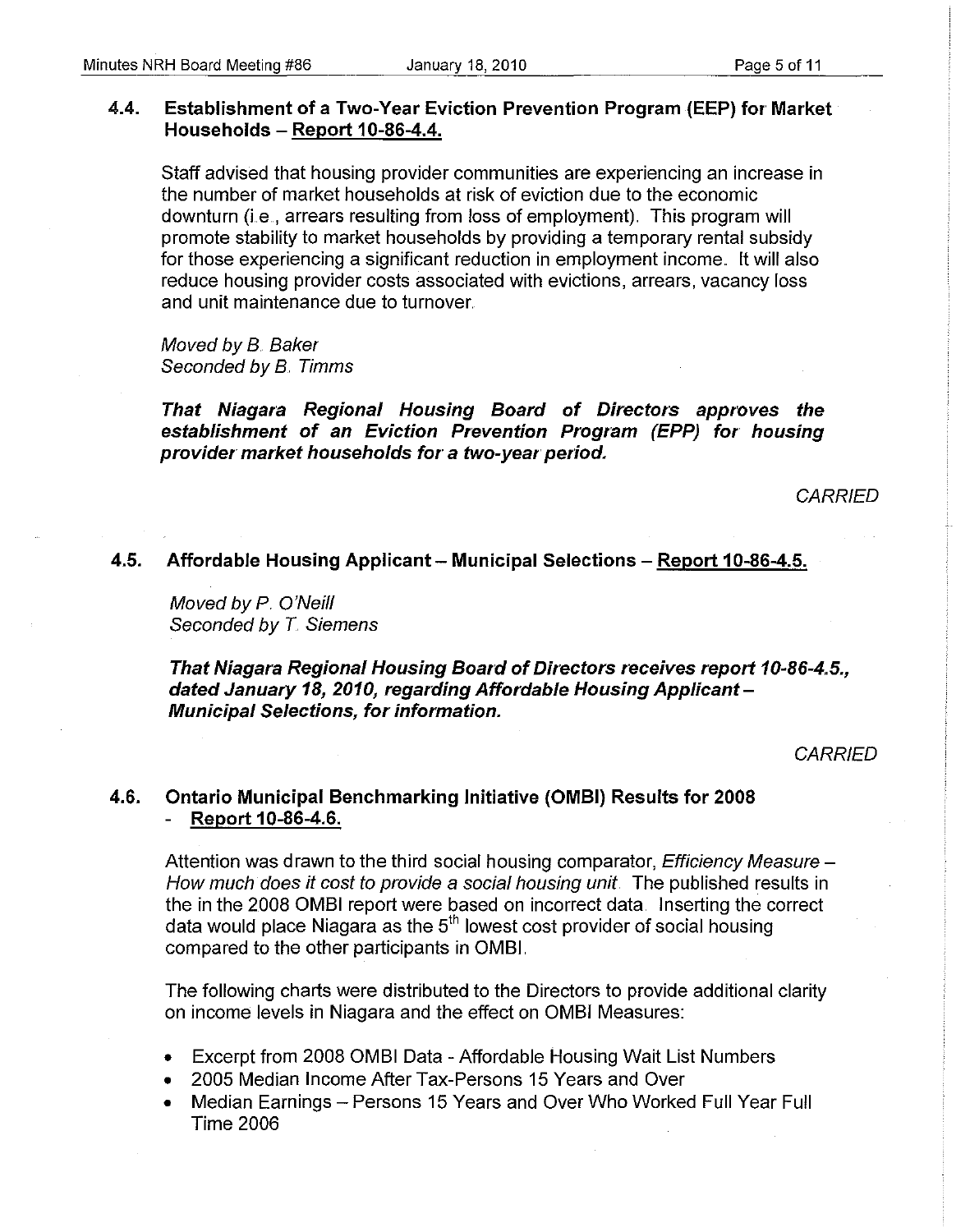Moved by B. Timms Seconded by T Siemens

That the Niagara Regional Housing Board of Directors receive report *10-86- 4.,6,* dated January *18,2010,* OMBI Results for *2008,* for information

**CARRIED** 

Staff was directed to add population beside the waitlist numbers.

Action by: L. Beckwith

# 4.7. 4<sup>th</sup> Quarterly Report to Council October 1 to December 31, 2009 - Report 10-86-4.7.

A revised page 2 of the report was distributed ..

Staff was pleased to announce the tenant enthusiasm for the Aging in Place, Wellness Supportive Living Program, offered in four NRH owned communities. The program allows seniors to remain in their units longer as opposed to moving to a long term care facility.

Moved by T. Siemens Seconded by C. Forster

#### That the NRH Quarterly Report to Council - October 1 to December 31, *2009* be approved and forwarded to Regional and Municipal Councils

**CARRIED** 

#### 4.8. Canada- Ontario Affordable Housing Program, 2009 Extension Recommended Projects - February 2010 Submission - Report 10-86-4.8.

The final report was distributed to replace the draft report sent out with packages .. A map of Niagara illustrating the regional distribution of Pilot, Wave 1 and proposed development under the new Canada-Ontario Affordable Housing Extension Program, was also distributed. M. MacLellan reviewed the selection criteria and presented a slide show, indicating highlights of each project in Appendix II

Moved by A. King Seconded by C. Jolliffe

That Niagara Regional Housing Board of Directors recommends to the Public Health & Social Services Committee and subsequently to Regional Council that;'

*1.* The "List of Recommended Projects - February *2010* Year *2,*  Submission" under the Canada-Ontario Affordable Housing Program, *2009* Extension be submitted to the Ministry of Municipal Affairs and Housing for approval; and,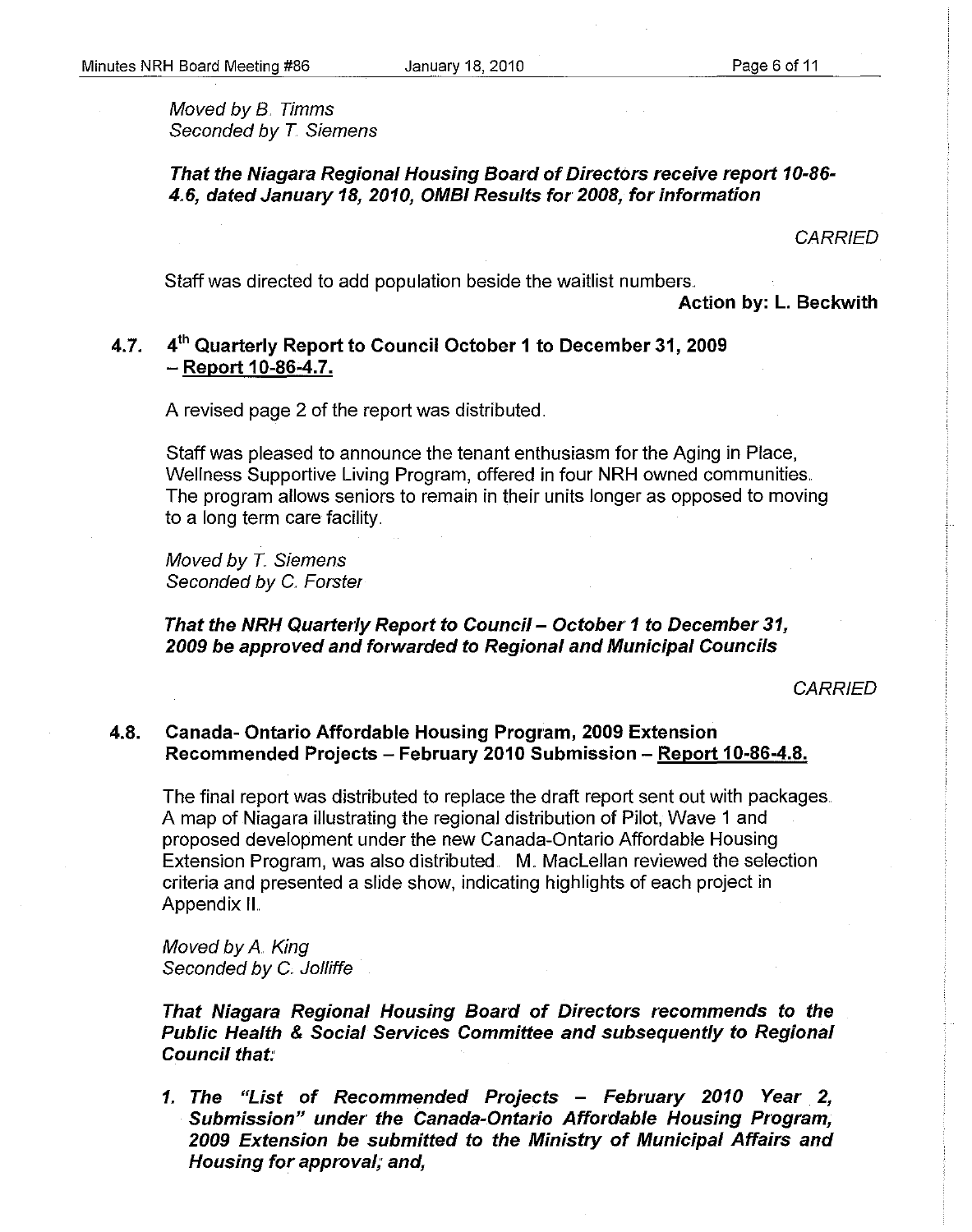## 2. This report be forwarded to the Integrated Community Planning Committee for information.

**CARRIED** 

Action by: M. Maclellan

#### 5. General Manager's Report

#### Office Reconfiguration

Directors were advised that the NRH 3<sup>rd</sup> floor office space would be undergoing reconfiguration over the next few weeks in order to accommodate one additional work station.

# Region's 40<sup>th</sup> Year Logo

Letter dated January 4, 2010, from B. Timms, Chair 40<sup>th</sup> Anniversary Planning Committee to NRH Chair regarding use of Niagara Region's 40<sup>th</sup> Anniversary Logo.

Moved by B. Timms Seconded by A. King

That, wherever NRH uses the Regional logo, the Region's 40 Year Anniversary Logo be used for the remainder of 2010.

CARRIED

## SHSC Recognition of NRH as Consistent Top Performer in the Housing Access **Category**

No formal presentations being made at this time. NRH was recognized for cost savings in the area of Housing Access when compared to other Service Managers. SHSC's next phase is to investigate scope of services offered and any best practices ..

#### 6. Chair's Report

#### letter to MMAH re AHP Funding for Niagara

Although, based on Board direction, staff forwarded a letter for Council support, it was decided that meeting with Jim Bradley first would be more appropriate. The NRH Chair and General Manager met with the Regional Chair and Minister Bradley to discuss the overwhelming response from Developers (43) wishing to build affordable housing in Niagara and the disappointing lack of substantial funding for Niagara's submission of 18 shovel ready recommended projects.

The Minister was very supportive and made recommendations to assist staff with cover letter for the 2010 submissions.

Closed Session - 3:39 P.M.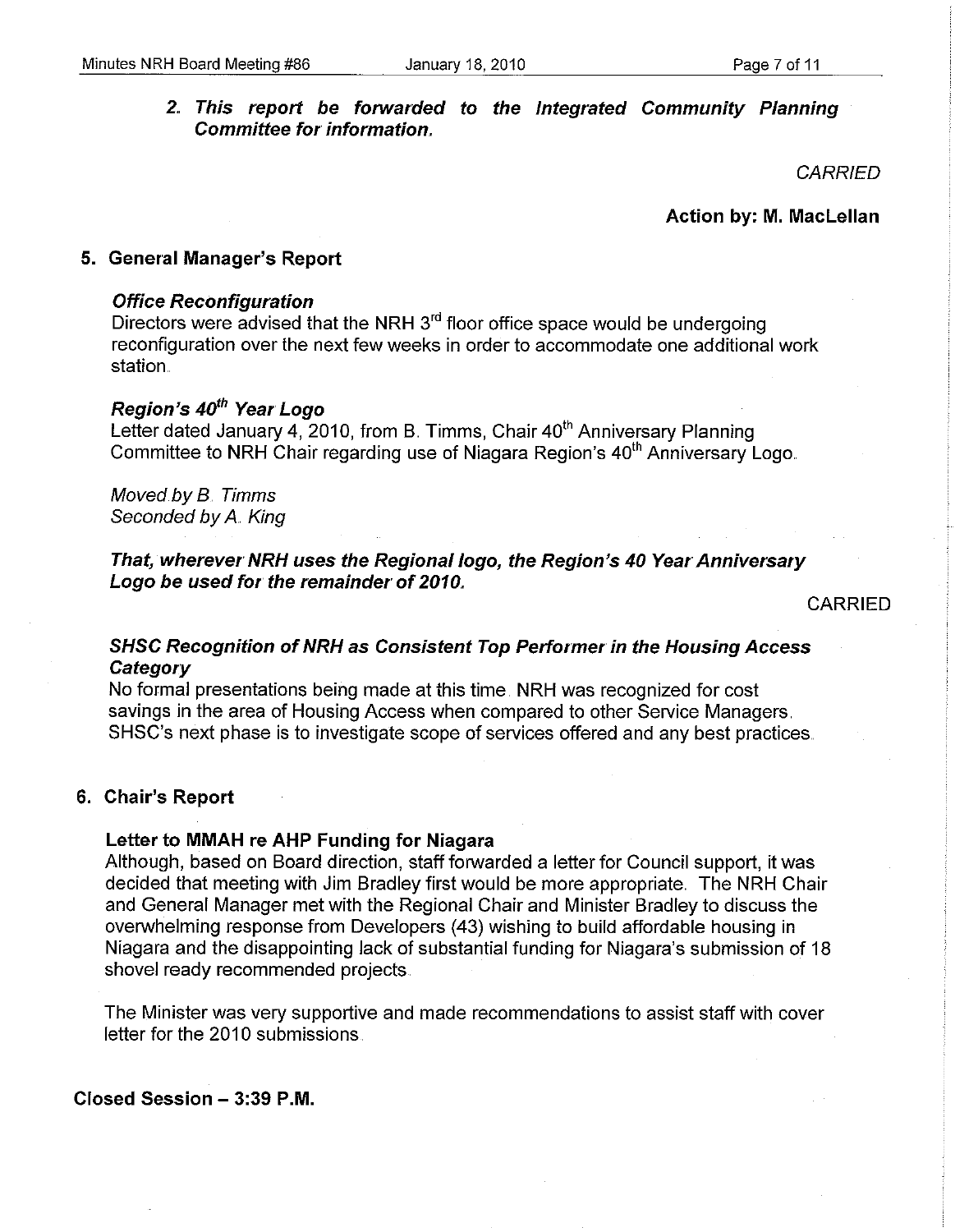Moved by P. O'Neill Seconded by C. Forster

#### 3.2. That the meeting move into closed session to consider information of a confidential nature regarding advice that is subject to solicitor~client privilege, including communications necessary for that purpose - Approval for Housing Provider Sale of Units

**CARRIED** 

Moved by P. O'Neill Seconded by H. D'Angela

That approval for Housing Provider Sale of Units, IC 10-86-3.2., which was deferred earlier in the meeting, be brought back for consideration.

**CARRIED** 

Staff obtained additional information requested during the first closed session of this meeting.

Moved by A. King Seconded by T. Siemens

#### That Niagara Regional Housing Board of Directors receive confidential report IC 10-86-3.2, dated January 18, 2010 respecting Approval for Housing Provider Sale of Units and the recommendations contained therein be approved.

**CARRIED** 

3:43 PM Moved by T. Siemens Seconded by B. Baker

That the Board rise with report.

**CARRIED** 

#### 7. Committee Reports

- 7.1.. Executive Committee, Karen Murray, Chair No minutes
- 7.2. Governance Committee No report
- 7.3. Investment Committee, H. O'Angela, Chair No approved minutes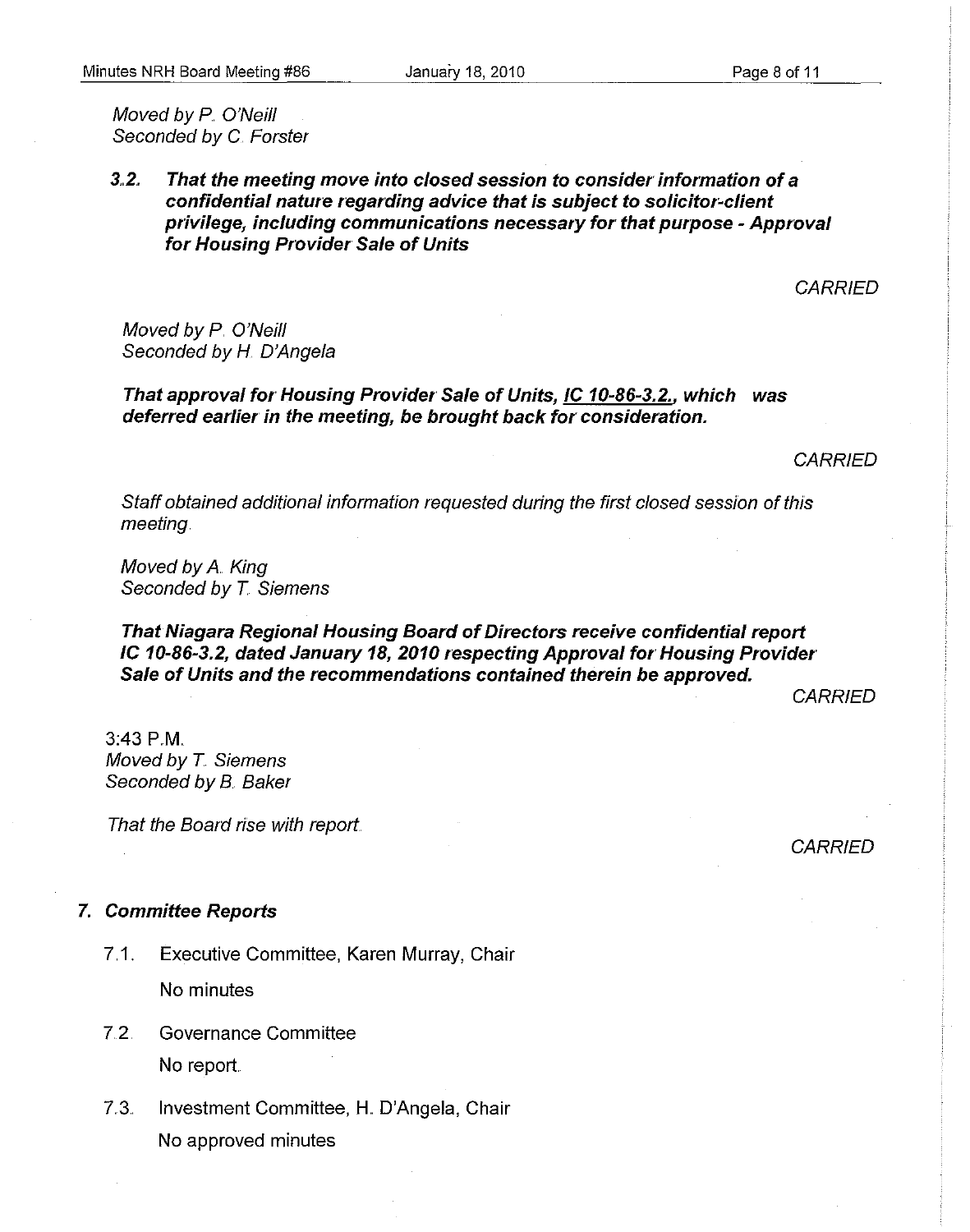- 7.4. Applicant/Tenant Appeals Committee No minutes
- 7.5. Tender Awards Committee, A King, T. Siemens, Chairs
- 7.6. Operating Agreement Steering Committee

No minutes.

- 7.7. Tenant Advisory Group, B. Hannah Minutes of the September 1, 2009 meeting provided for information.
- 7.8. Housing Provider Advisory Group, C. Jolliffe, Chair No meeting
- 7.9. Community Advisory Group, B. Baker, Chair No Minutes.

#### 8" **For information**

8.1. Action Items from Previous Meetings

#### Correspondence/Media

- 8.2. Staff Newsletter, NRH COMMUNICATOR, December 2009
- 9. **BREAK** not required
- **10. Presentation** see 4.8.

#### **11. Other Business**

**SHRRP Funding Enables Program that Benefits Youth and Environment** 

B. Baker reported on an innovative program, formed through partnerships with private sector contractors, the non-profit sector, local foundations, co-operative housing and youth. Partners include: Niagara Peninsula Homes, the federal government (Service Canada), the Province, Niagara Regional Housing, Niagara Region, Trillium and Niagara Foundation.

The Team Energi Program, developed by Niagara Peninsula Homes provides youth a work experience combined with being signed up as Construction Craft Worker apprentices.. The youth work under the supervision of local contractors and a certified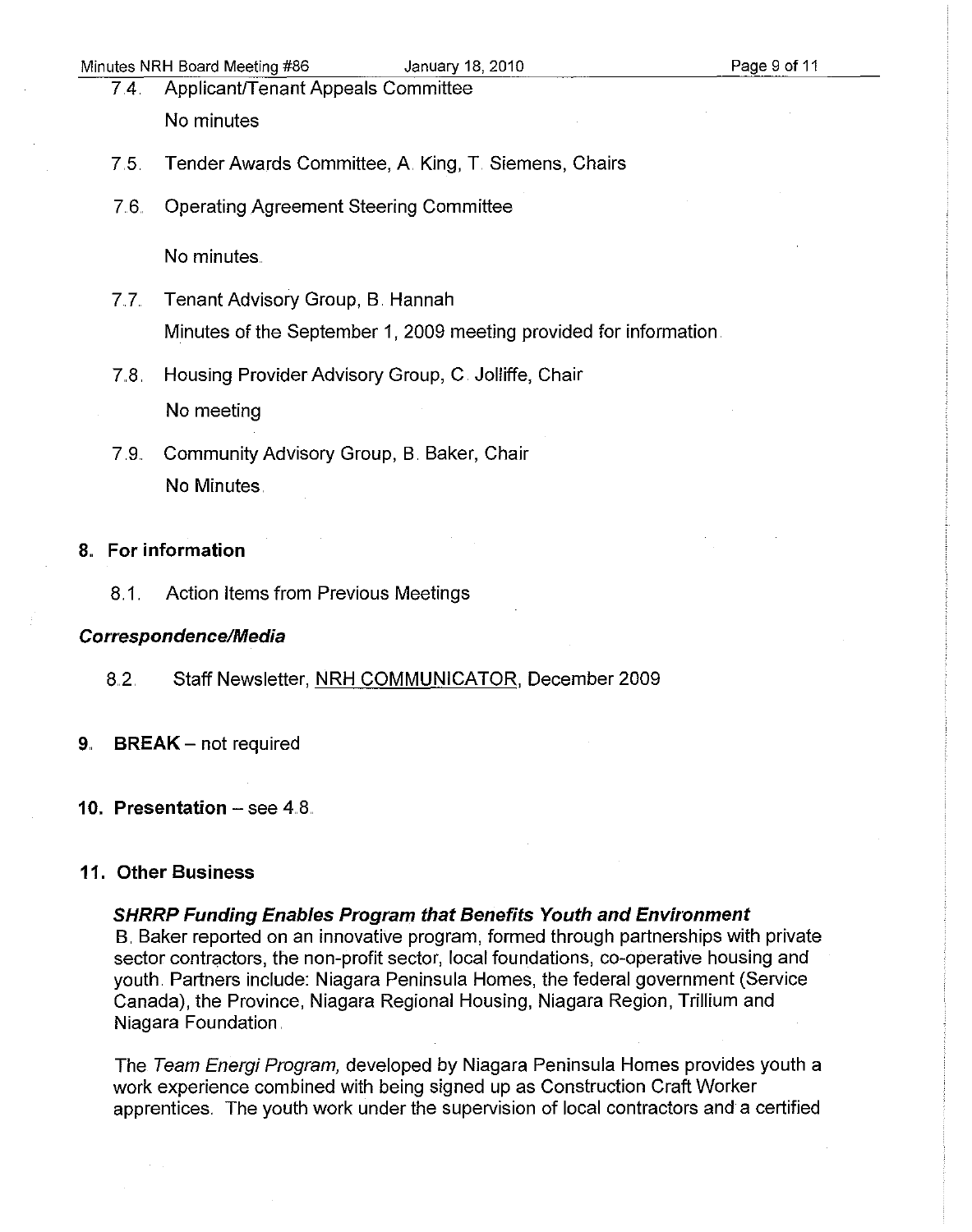carpenter. Dave Young from Keifer Developments is co-ordinating the program and created the training component; the first phase was a pilot accepting 6 youth into the program.

Under D Young's supervision 90 housing units have had energy and water conservation retrofits as well as mould remediation. The youth have installed 90 HRV's, over 100 toilets, bathroom fans and timers and undertaken mould remediation work where there is limited contamination. They were also responsible for conservation measures such as general air sealing and insulation, installation of 90 thermostats and changing the landscaping to drought resistant planting. Climate Action, the local green community, co-ordinated changing the landscaping to drought resistant plantings with Team Energi staff, co-op members and over 90 youth from across Canada.

Niagara Peninsula Homes has now taken on another 12 new youth in the first phase of the program which combines skills training, work experience and the softer skills development in order to maintain a job. OW is supporting this program, Job Connect agencies, Service Canada, Trillium and the Niagara Foundation (the latter for the plantings) ..

B. Baker thanked NRH staff, for their support in ensuring the funding was in place for the co-ops to buy the materials needed and pay for the contractors and TEAM ENERGL If this did not happen then none of the above would have been possible; no housing provider could have raised the necessary funds to pay for all of this ..

Niagara Peninsula Homes has applied to do the same program targeting women. Additionally, they have applied for funding and hope to secure funds to hire GLOBE to train two youth to become trainers of other youth in the co-ops receiving all these retrofits to become community champions on energy and water conservation ..

#### **Complaint re Stamford Court**

Complaint raised by C. Forster regarding a tenant who was stuck in the elevator at Stamford Court. Tenant was not aware of emergency response button. Signs are now posted in elevators and tenants are reminded about emergency button at tenant meetings ..

Staff was directed to email C. Forster details and what has been done to prevent further occurrences.

#### **Action by: D. Silver**

#### **RSP Landlord charging \$250.00 for Blinds**

C. Jolliffe advised she had become aware of a household who was moving into a rent supplement building and was told by the landlord that they would have to pay \$250.00 for the blinds in their unit. Staff has made it clear to this landlord on several occasions that additional charges to RSP tenants for blinds are not allowed.

C. Jolliffe to have the RSP household provide details to M. Fearnside, who will follow up with the RSP Landlord.